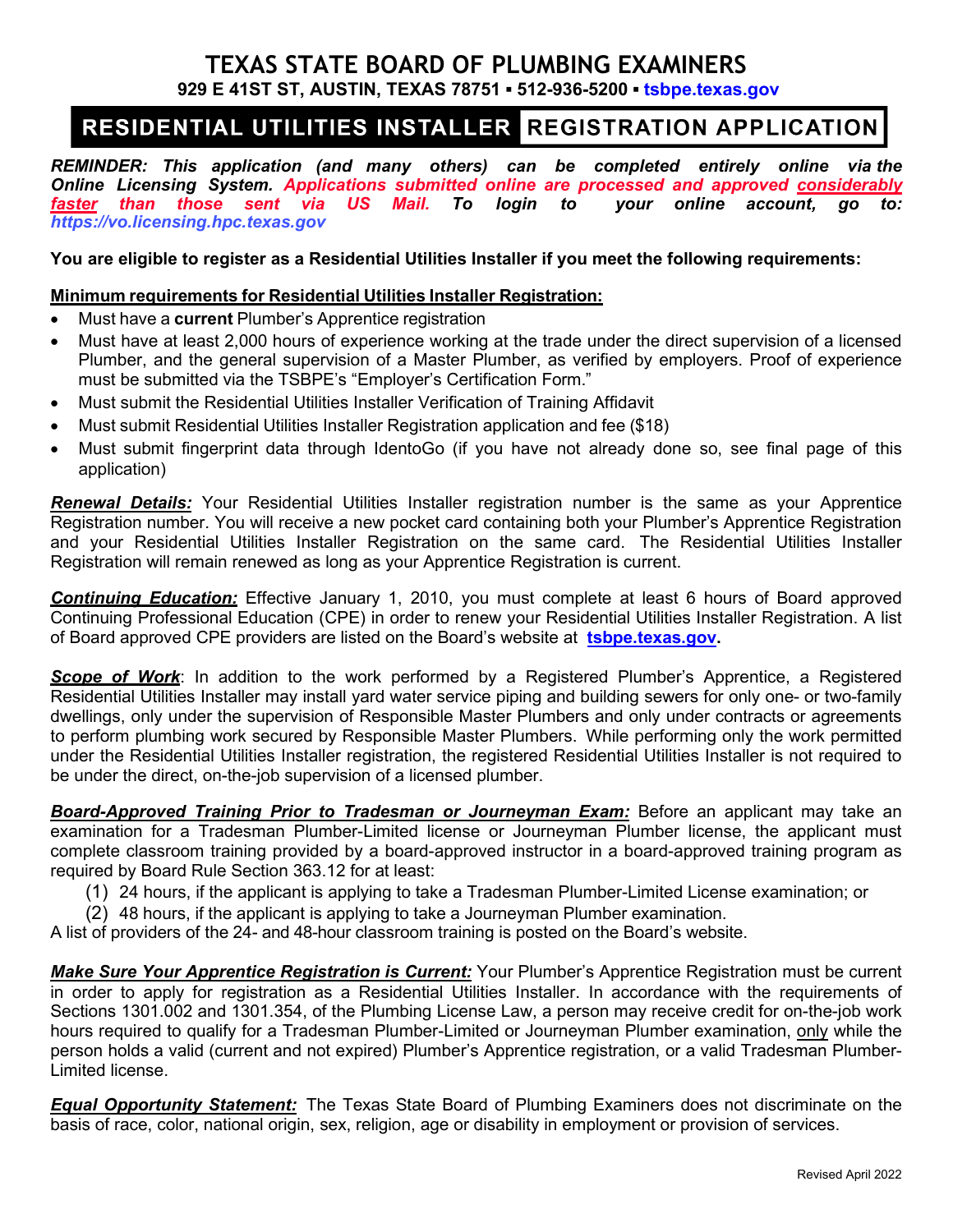# **TEXAS STATE BOARD OF PLUMBING EXAMINERS**

**929 E 41ST ST, AUSTIN, TEXAS 78751 ▪ 512-936-5200 ▪ [tsbpe.texas.gov](http://www.tsbpe.texas.gov/)**

# RESIDENTIAL UTILITIES INSTALLER REGISTRATION APPLICATION

|                                                                                                                                                                                                                                                                 |                                                                                                                                                                                                                                                                                                                                                                                                                                                                                                                                                                                                                                                                                                                                                                                                                                                                                                                            | 1. Date $\blacktriangleright$ Incomplete applications expire one year from receipt. (See instructions in #12, below.)                                                                                                                                                                                                                                                                                                                                         |  |  |
|-----------------------------------------------------------------------------------------------------------------------------------------------------------------------------------------------------------------------------------------------------------------|----------------------------------------------------------------------------------------------------------------------------------------------------------------------------------------------------------------------------------------------------------------------------------------------------------------------------------------------------------------------------------------------------------------------------------------------------------------------------------------------------------------------------------------------------------------------------------------------------------------------------------------------------------------------------------------------------------------------------------------------------------------------------------------------------------------------------------------------------------------------------------------------------------------------------|---------------------------------------------------------------------------------------------------------------------------------------------------------------------------------------------------------------------------------------------------------------------------------------------------------------------------------------------------------------------------------------------------------------------------------------------------------------|--|--|
|                                                                                                                                                                                                                                                                 |                                                                                                                                                                                                                                                                                                                                                                                                                                                                                                                                                                                                                                                                                                                                                                                                                                                                                                                            |                                                                                                                                                                                                                                                                                                                                                                                                                                                               |  |  |
|                                                                                                                                                                                                                                                                 |                                                                                                                                                                                                                                                                                                                                                                                                                                                                                                                                                                                                                                                                                                                                                                                                                                                                                                                            |                                                                                                                                                                                                                                                                                                                                                                                                                                                               |  |  |
|                                                                                                                                                                                                                                                                 |                                                                                                                                                                                                                                                                                                                                                                                                                                                                                                                                                                                                                                                                                                                                                                                                                                                                                                                            |                                                                                                                                                                                                                                                                                                                                                                                                                                                               |  |  |
|                                                                                                                                                                                                                                                                 |                                                                                                                                                                                                                                                                                                                                                                                                                                                                                                                                                                                                                                                                                                                                                                                                                                                                                                                            |                                                                                                                                                                                                                                                                                                                                                                                                                                                               |  |  |
|                                                                                                                                                                                                                                                                 |                                                                                                                                                                                                                                                                                                                                                                                                                                                                                                                                                                                                                                                                                                                                                                                                                                                                                                                            | 6. Driver's License/ID No. _______________________________Social Security No. ________<br>Disclosure of your social security number is required. Your social security number is being solicited pursuant to Texas Family Code § 231.302 for use by the state's Title IV-<br>Disclosure of your social security number is re<br>D agency to assist in the administration of laws relating to child support enforcement under 42 U.S.C. §§ 601-617 and 651-669. |  |  |
|                                                                                                                                                                                                                                                                 |                                                                                                                                                                                                                                                                                                                                                                                                                                                                                                                                                                                                                                                                                                                                                                                                                                                                                                                            |                                                                                                                                                                                                                                                                                                                                                                                                                                                               |  |  |
|                                                                                                                                                                                                                                                                 |                                                                                                                                                                                                                                                                                                                                                                                                                                                                                                                                                                                                                                                                                                                                                                                                                                                                                                                            | 8. Employed by____________________________Employer Tel. # ______________________                                                                                                                                                                                                                                                                                                                                                                              |  |  |
|                                                                                                                                                                                                                                                                 | 9. Have you ever been convicted of a misdemeanor in this or any other state? $\Box$ Yes $\Box$ No                                                                                                                                                                                                                                                                                                                                                                                                                                                                                                                                                                                                                                                                                                                                                                                                                          |                                                                                                                                                                                                                                                                                                                                                                                                                                                               |  |  |
|                                                                                                                                                                                                                                                                 | 10. Have you ever been convicted of a felony in this or any other state? $\Box$ Yes $\Box$ No<br>If you answer YES to #10, you must submit a Supplemental Criminal History Information Form (SCHIF) and all documentation listed on page 2 of this<br>application. The SCHIF is available on the TSBPE website at tsbpe texas gov under "Forms."                                                                                                                                                                                                                                                                                                                                                                                                                                                                                                                                                                           |                                                                                                                                                                                                                                                                                                                                                                                                                                                               |  |  |
|                                                                                                                                                                                                                                                                 | 11. Are you an active member of the military or a veteran? $\Box$ Yes $\Box$ No                                                                                                                                                                                                                                                                                                                                                                                                                                                                                                                                                                                                                                                                                                                                                                                                                                            |                                                                                                                                                                                                                                                                                                                                                                                                                                                               |  |  |
|                                                                                                                                                                                                                                                                 | complete. Incomplete applications will not be processed.<br>□ \$18 registration fee (cashier's check, money order, or personal or company check are accepted, fee is non-<br>refundable)<br>Employer Certification Form(s) showing proof of experience (2,000 hours). Employer Certification Forms are<br>0<br>available on the TSBPE web site at tsbpe.texas.gov (under Forms)<br>If you answered "yes" to question #10: Supplemental Criminal History Information Form and required documents<br>Residential Utilities Installer Verification of Training Affidavit. This document is available on the TSBPE<br>$\Box$<br>web site at tsbpe.texas.gov (under Forms)<br>One-time, electronic submission of fingerprint data through IdentoGO (if you haven not yet submitted<br>0<br>fingerprint data, see final page of this application)<br>13. BY SIGNING BELOW, I TESTIFY THAT I UNDERSTAND THAT SUBMITTING ANY FALSE |                                                                                                                                                                                                                                                                                                                                                                                                                                                               |  |  |
| <b>INFORMATION TO THE BOARD IS A CRIMINAL OFFENSE AND WILL ALSO RESULT IN DISCIPLINARY</b><br>ACTION, UP TO AND INCLUDING REVOCATION OF MY PLUMBING LICENSE OR REGISTRATION AND<br>AN ADMINISTRATIVE PENALTY UP TO \$5,000.00.<br><b>Signature of Applicant</b> |                                                                                                                                                                                                                                                                                                                                                                                                                                                                                                                                                                                                                                                                                                                                                                                                                                                                                                                            |                                                                                                                                                                                                                                                                                                                                                                                                                                                               |  |  |
| ----------------------------- TSBPE USE ONLY --------------------------------,                                                                                                                                                                                  |                                                                                                                                                                                                                                                                                                                                                                                                                                                                                                                                                                                                                                                                                                                                                                                                                                                                                                                            |                                                                                                                                                                                                                                                                                                                                                                                                                                                               |  |  |
|                                                                                                                                                                                                                                                                 |                                                                                                                                                                                                                                                                                                                                                                                                                                                                                                                                                                                                                                                                                                                                                                                                                                                                                                                            |                                                                                                                                                                                                                                                                                                                                                                                                                                                               |  |  |
|                                                                                                                                                                                                                                                                 |                                                                                                                                                                                                                                                                                                                                                                                                                                                                                                                                                                                                                                                                                                                                                                                                                                                                                                                            |                                                                                                                                                                                                                                                                                                                                                                                                                                                               |  |  |
|                                                                                                                                                                                                                                                                 |                                                                                                                                                                                                                                                                                                                                                                                                                                                                                                                                                                                                                                                                                                                                                                                                                                                                                                                            |                                                                                                                                                                                                                                                                                                                                                                                                                                                               |  |  |